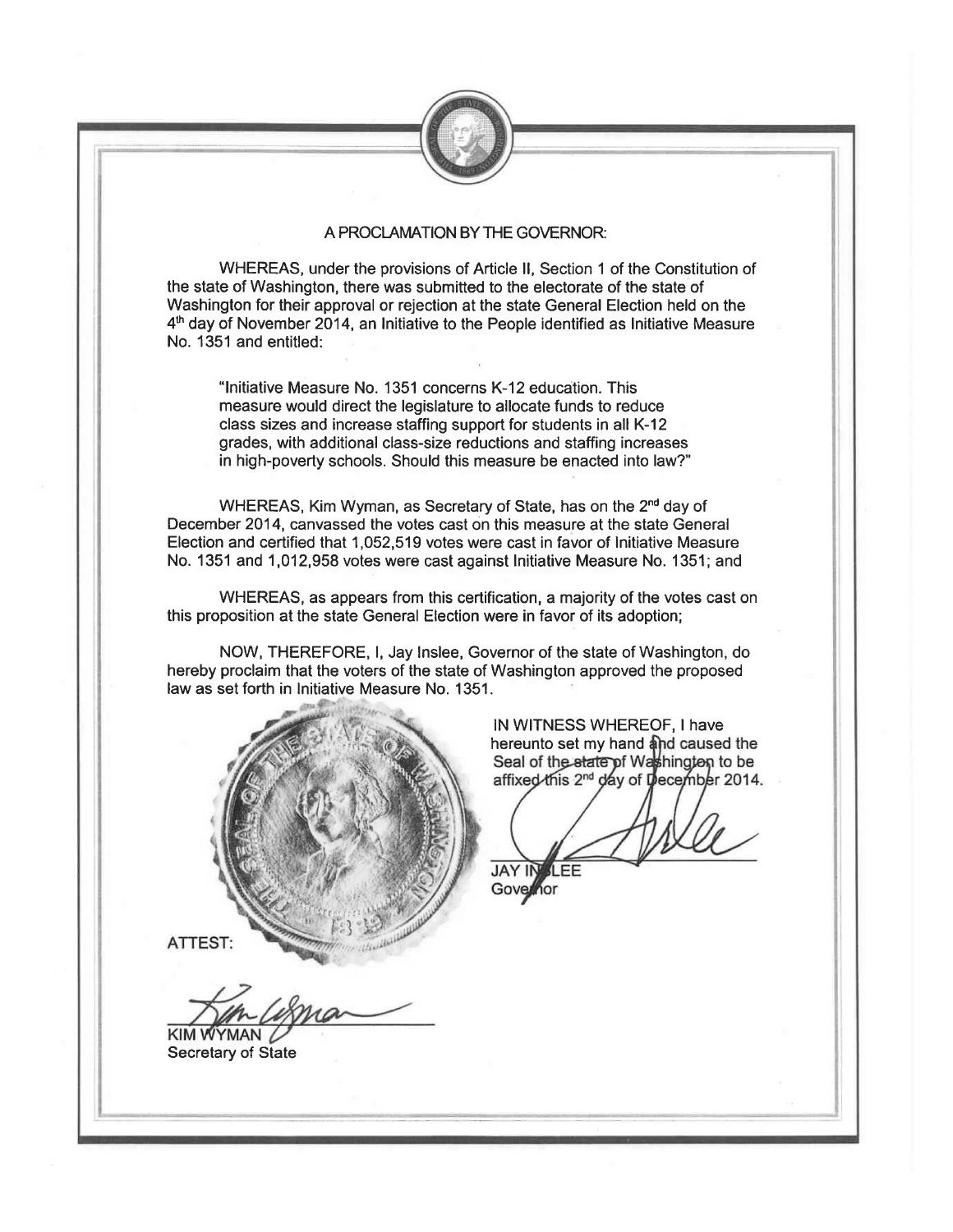INITIATIVE 1351

To the People

Chapter 2, Laws of 2015

Concerning K-12 education.

EFFECTIVE DATE: December 4, 2014 - Except Section 2, which becomes effective September 1, 2018.

Approved by the People of the State of Washington in the General Election on November 4, 2014 ORIGINALLY FILED March 18, 2014 **Secretary of State**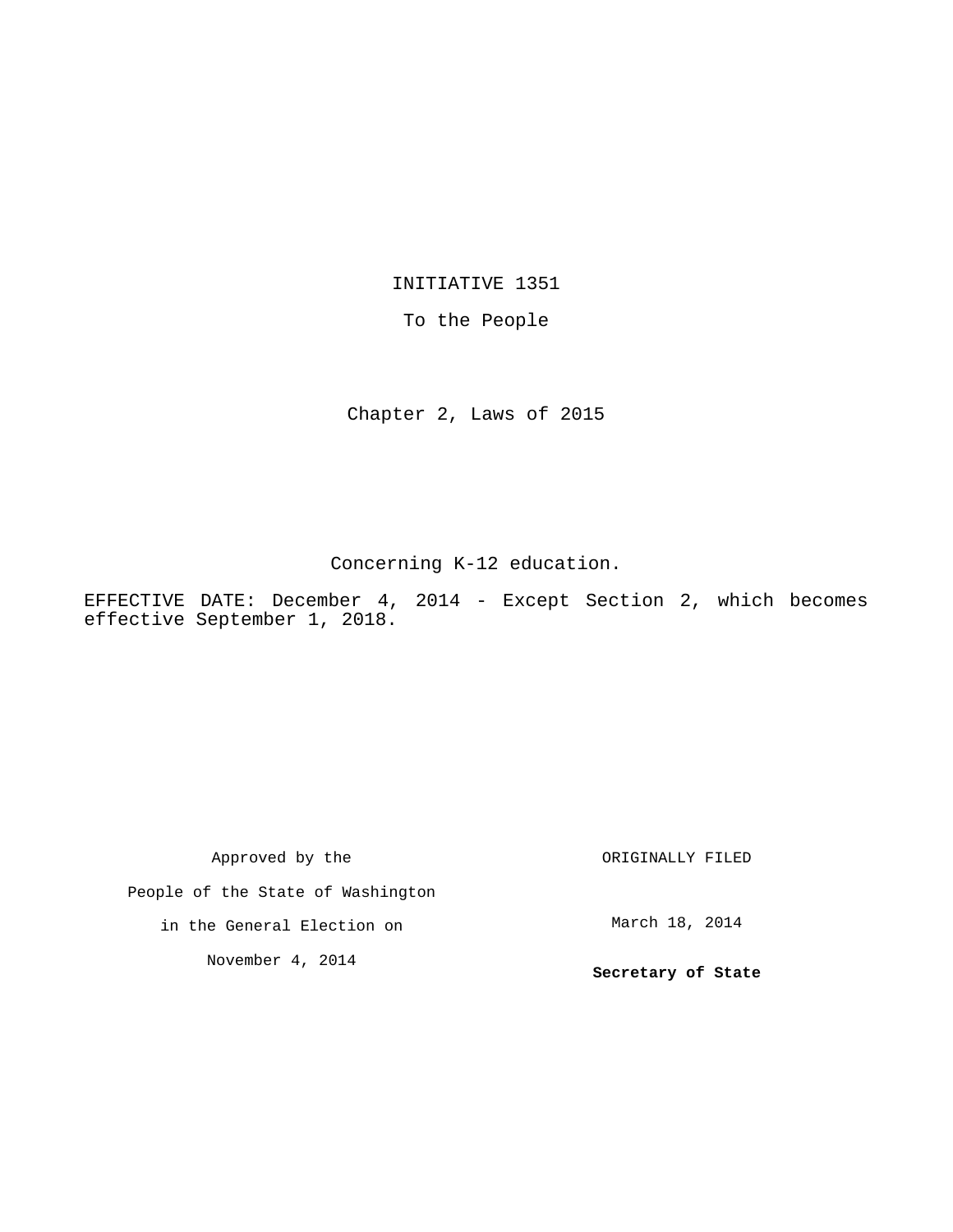AN ACT Relating to lowering class sizes and increasing school staff to provide all students the opportunity for a quality education; amending RCW 28A.150.260; adding a new section to chapter 28A.150 RCW; creating new sections; and providing an effective date.

BE IT ENACTED BY THE PEOPLE OF THE STATE OF WASHINGTON:

 NEW SECTION. **Sec. 1.** This initiative concerns reducing the number of students per class in grades K-12. Washington ranks forty- seventh out of fifty states in the nation in the number of students per class. The voters understand that reduced class sizes are critical for students especially to learn technical skills such as mathematics, science, technology, and other skills critical for success in the new economy.

 It is the intent of the voters that reduction in class sizes be achieved by the legislature funding annual investments to lower class sizes and to increase school staffing in order to provide every student with the opportunities to receive a high quality basic education as well as improve student performance and graduation 18 rates.

 A teacher's ability to individualize instruction, provide timely feedback to students and families, and keep students actively engaged in learning activities is substantially increased with smaller class

p. 1 INITIATIVE 1351.SL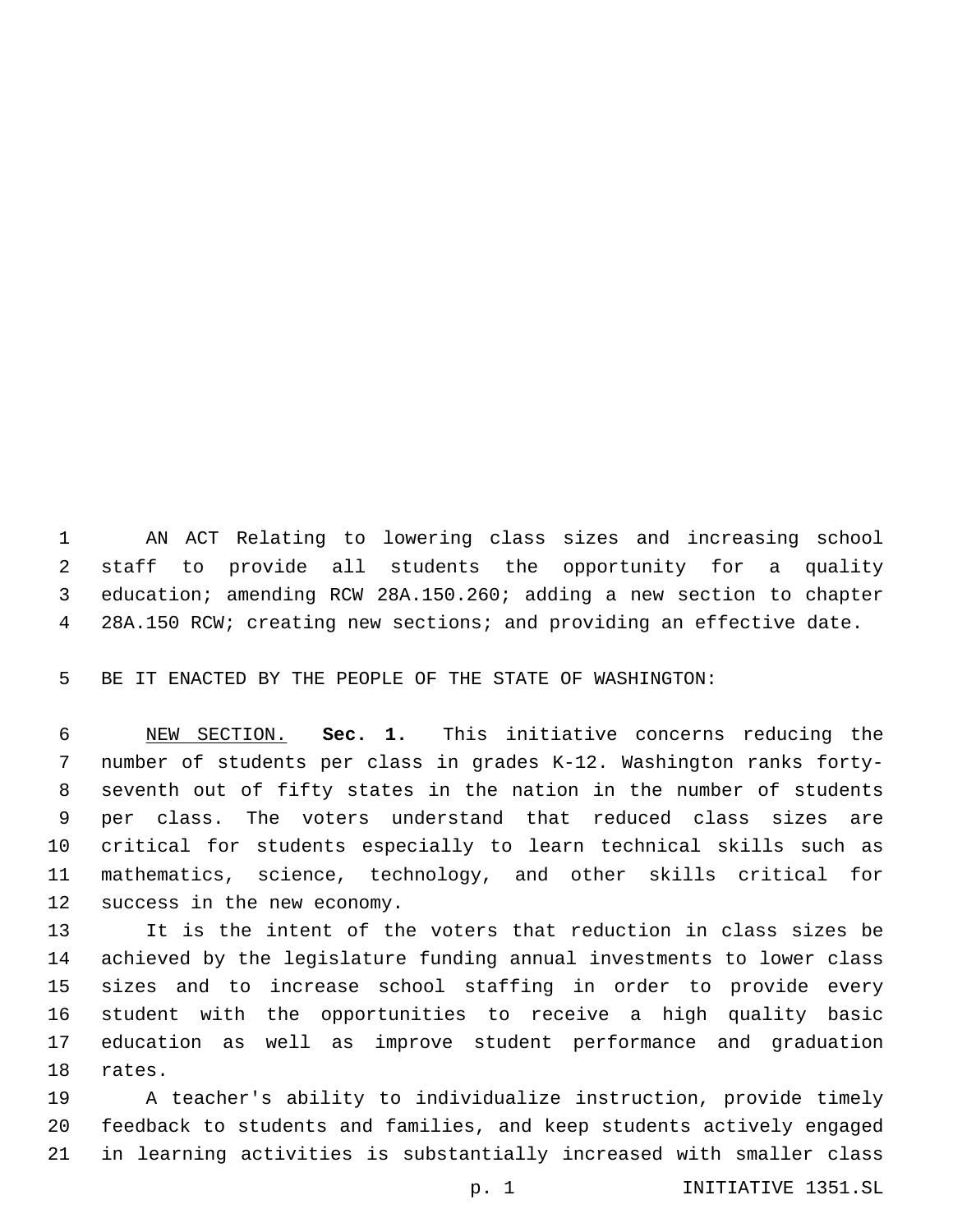sizes. Students in smaller classes have shown improved attendance, greater academic growth, and higher scores on achievement tests; and students from disadvantaged groups experience two to three times the average gains of their peers. Smaller class sizes will provide an equitable opportunity for all students to reach their potential and will assist in closing the achievement gap.6

 In order to comply with the constitutional requirement to amply fund basic education and with the Washington supreme court decision in *McCleary v. the State of Washington*, it is the intent of the voters to implement with fidelity chapter 548, Laws of 2009 and chapter 236, Laws of 2010. These laws revised the definition of the program of basic education, established new methods for distributing state funds to school districts to support this program of basic education, and established a process where the quality education council and technical working groups would make recommendations as to the level of resources that would be required to achieve the state's 17 defined program of basic education by 2018.

 This measure would create smaller class sizes for grades K-12 over a four-year period with priority to schools with high levels of student poverty. These annual improvements are to be considered basic education funding that may be used to assist the Washington supreme court to determine the adequacy of progress in addressing the state's paramount duty in accordance with the *McCleary* decision. State funding would be provided based on a reduction of K-3 class size to seventeen and grade 4-12 class size to twenty-five; and for schools with more than fifty percent of students in poverty, that is, more than fifty percent of students were eligible for free and reduced- price meals in the prior school year, a reduction of K-3 class size to fifteen, grade 4 to twenty-two, and grade 5-12 class size to twenty-three. The measure would also provide funding for increased school teaching and student support including librarians, counselors, school nurses, teaching assistants, and other critical staff necessary for the safe and effective operation of a school, to meet individual student needs, and to ensure all required school functions can be performed by appropriately trained personnel.

 **Sec. 2.** RCW 28A.150.260 and 2011 1st sp.s. c 27 s 2 are each 37 amended to read as follows:

 The purpose of this section is to provide for the allocation of state funding that the legislature deems necessary to support school

p. 2 INITIATIVE 1351.SL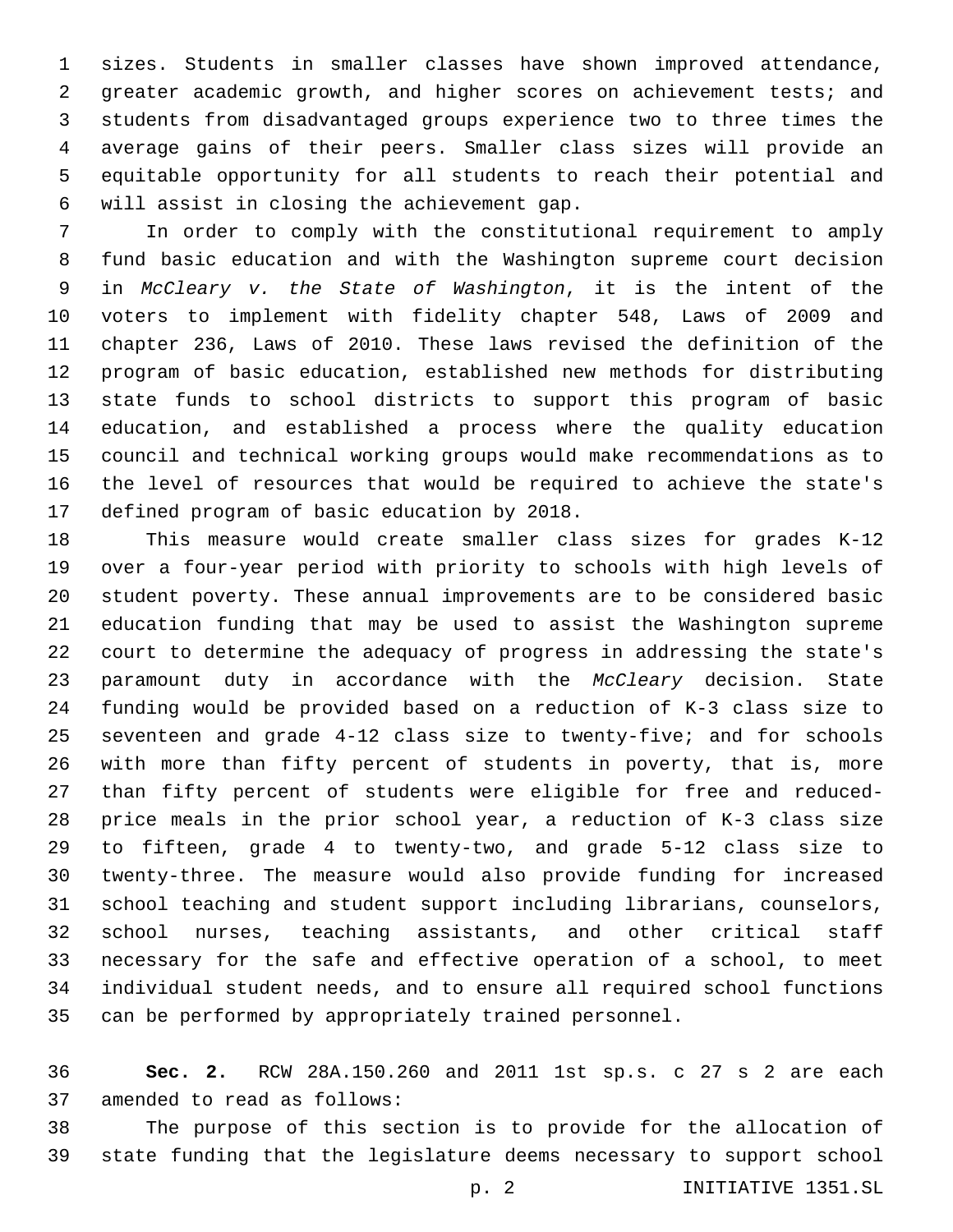districts in offering the minimum instructional program of basic education under RCW 28A.150.220. The allocation shall be determined 3 as follows:

 (1) The governor shall and the superintendent of public instruction may recommend to the legislature a formula for the distribution of a basic education instructional allocation for each 7 common school district.

 (2) The distribution formula under this section shall be for 9 allocation purposes only. Except as required for class size reduction 10 funding provided under subsection  $(4)(f)$  of this section and as may be required under chapter 28A.155, 28A.165, 28A.180, or 28A.185 RCW, or federal laws and regulations, nothing in this section requires school districts to use basic education instructional funds to implement a particular instructional approach or service. Nothing in this section requires school districts to maintain a particular classroom teacher-to-student ratio or other staff-to-student ratio or to use allocated funds to pay for particular types or classifications of staff. Nothing in this section entitles an individual teacher to a 19 particular teacher planning period.

 (3)(a) To the extent the technical details of the formula have been adopted by the legislature and except when specifically provided as a school district allocation, the distribution formula for the basic education instructional allocation shall be based on minimum staffing and nonstaff costs the legislature deems necessary to support instruction and operations in prototypical schools serving high, middle, and elementary school students as provided in this section. The use of prototypical schools for the distribution formula does not constitute legislative intent that schools should be operated or structured in a similar fashion as the prototypes. Prototypical schools illustrate the level of resources needed to operate a school of a particular size with particular types and grade levels of students using commonly understood terms and inputs, such as class size, hours of instruction, and various categories of school staff. It is the intent that the funding allocations to school districts be adjusted from the school prototypes based on the actual number of annual average full-time equivalent students in each grade level at each school in the district and not based on the grade-level configuration of the school to the extent that data is available. The allocations shall be further adjusted from the school prototypes with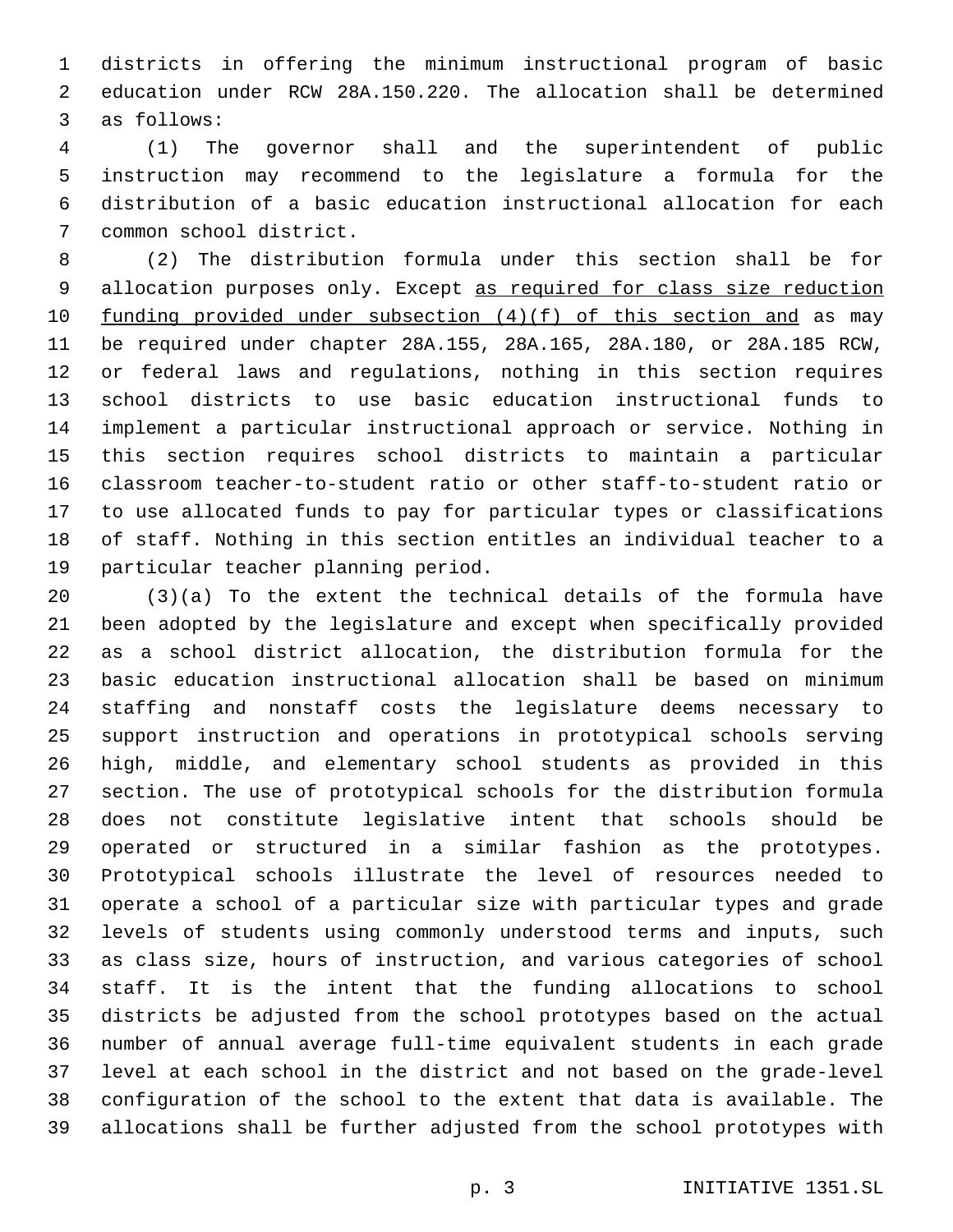minimum allocations for small schools and to reflect other factors 2 identified in the omnibus appropriations act.

 (b) For the purposes of this section, prototypical schools are 4 defined as follows:

 (i) A prototypical high school has six hundred average annual full-time equivalent students in grades nine through twelve;

 (ii) A prototypical middle school has four hundred thirty-two average annual full-time equivalent students in grades seven and 9 eight; and

 (iii) A prototypical elementary school has four hundred average annual full-time equivalent students in grades kindergarten through 12 six.

 (4)(a) The minimum allocation for each level of prototypical school shall be based on the number of full-time equivalent classroom teachers needed to provide instruction over the minimum required annual instructional hours under RCW 28A.150.220 and provide at least one teacher planning period per school day, and based on the following general education average class size of full-time 19 equivalent students per teacher:

| 20 | General education |
|----|-------------------|
| 21 | average           |
| 22 | class size        |
| 23 |                   |
| 24 |                   |
|    |                   |
| 26 |                   |
|    |                   |

 (b) During the 2011-2013 biennium and beginning with schools with the highest percentage of students eligible for free and reduced- price meals in the prior school year, the general education average class size for grades K-3 shall be reduced until the average class size funded under this subsection (4) is no more than 17.0 full-time equivalent students per teacher beginning in the 2017-18 school year. (c) The minimum allocation for each prototypical middle and high

 school shall also provide for full-time equivalent classroom teachers based on the following number of full-time equivalent students per 37 teacher in career and technical education:

 Career and technical education average p. 4 INITIATIVE 1351.SL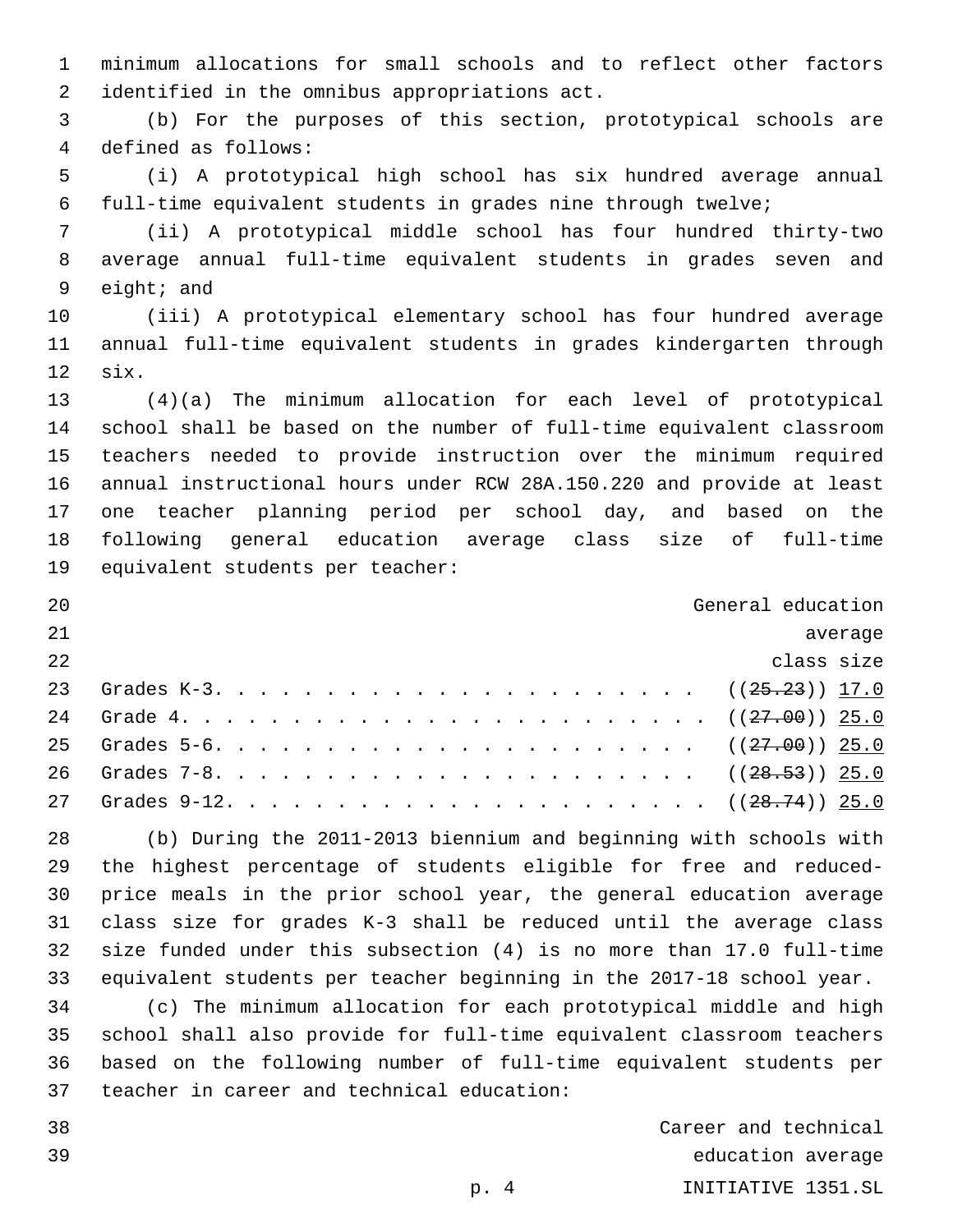| $\mathbf 1$ | class size                                                            |
|-------------|-----------------------------------------------------------------------|
| 2           | Approved career and technical education offered at                    |
| 3           | the middle school and high school level. ( $(26.57)$ ) 19.0           |
| 4           | Skill center programs meeting the standards established               |
| 5           | by the office of the superintendent of public                         |
| 6           |                                                                       |
| 7           | In addition, the omnibus appropriations act shall at a<br>(d)         |
| 8           | minimum specify( $(\div$                                              |
| 9           | (i) A high-poverty average class size in schools where more than      |
| 10          | fifty percent of the students are eligible for free and reduced-price |
| 11          | $meals:$ and                                                          |
| 12          | $(\pm \pm)$ ) a specialty average class size for laboratory science,  |
| 13          | advanced placement, and international baccalaureate courses.          |
| 14          | (e) For each level of prototypical school at which more than          |
| 15          | fifty percent of the students were eligible for free and reduced-     |
| 16          | price meals in the prior school year, the superintendent shall        |
| 17          | allocate funding based on the following average class size of full-   |
| 18          | time equivalent students per teacher:                                 |
| 19          | General education average                                             |
| 20          | class size in                                                         |
| 21          | high poverty                                                          |
| 22          | 15.0                                                                  |
| 23          | 22.0                                                                  |
| 24          | Grades $5-6$ .<br>23.0                                                |
| 25          | 23.0<br>Grades $7-8$ .                                                |
| 26          |                                                                       |
| 27          | $(f)(i)$ Funding for average class sizes in this subsection $(4)$     |
| 28          | shall be provided only to the extent of, and proportionate to, the    |
| 29          | school district's demonstrated actual average class size, up to the   |
| 30          | funded class sizes.                                                   |
| 31          | (ii) Districts that demonstrate capital facility needs that           |
| 32          | prevent them from reducing actual class sizes to funded levels, may   |
| 33          | use funding in this subsection (4) for school based-personnel who     |
| 34          | provide direct services to students. Districts that use this funding  |
| 35          | for purposes other than reducing actual class sizes must annually     |
| 36          | report the number and dollar value for each type of personnel funded  |
| 37          |                                                                       |
|             | by school and grade level.                                            |
| 38          | (iii) The office of the superintendent of public instruction          |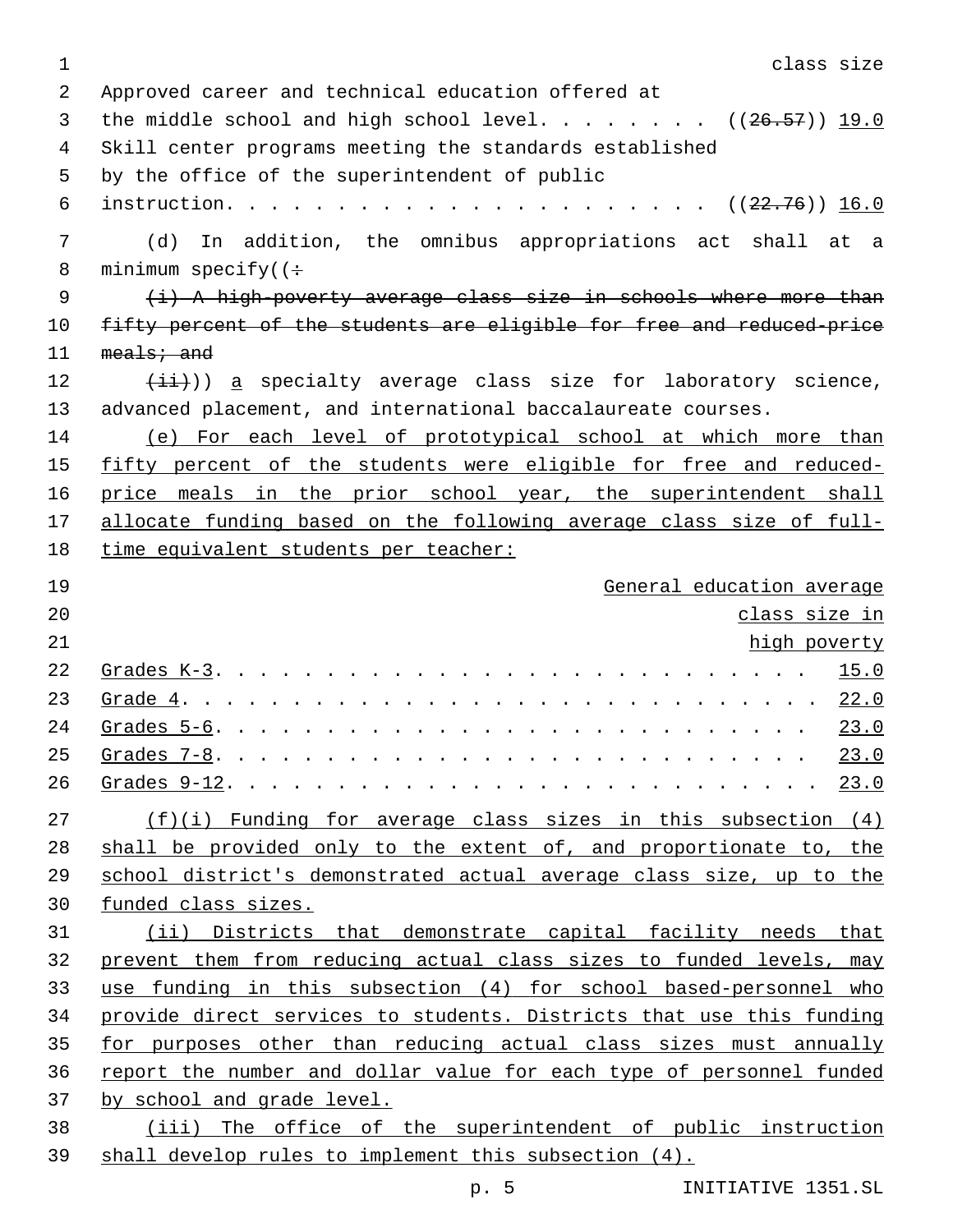| 1           | The minimum allocation for each level of prototypical school<br>(5)             |                           |                           |                                  |
|-------------|---------------------------------------------------------------------------------|---------------------------|---------------------------|----------------------------------|
| 2           | allocations<br>include<br>necessary for the<br>shall                            | safe                      | and                       | effective                        |
| 3           | operation of a school, to meet individual student needs,                        |                           |                           | and<br>to                        |
| 4           | required<br>school<br>functions<br>all<br>ensure                                | be<br>can                 | performed                 | by                               |
| 5           | appropriately trained personnel, for the following types of staff in            |                           |                           |                                  |
| 6           | addition to classroom teachers:                                                 |                           |                           |                                  |
| 7           |                                                                                 | Elementary                | Middle                    | High                             |
| 8           |                                                                                 | School                    | School                    | School                           |
| $\mathsf 9$ | Principals, assistant principals, and other certificated building-level         |                           |                           |                                  |
| 10          |                                                                                 | ((1.253))                 | ((1.353))                 | ((4.880))                        |
| 11          |                                                                                 | 1.3                       | 1.4                       | 1.9                              |
| 12          | Teacher librarians, a function that includes information literacy, technology,  |                           |                           |                                  |
| 13          |                                                                                 | ((0.663))                 | ((0.519))                 | ((0.523))                        |
| 14          |                                                                                 | 1.0                       | 1.0                       | 1.0                              |
| 15          | Health and social services:                                                     |                           |                           |                                  |
| 16          |                                                                                 | ((0.076))                 | $((\theta.\theta\theta))$ | ((0.096))                        |
| 17          |                                                                                 | 0.585                     | 0.888                     | 0.824                            |
| 18          |                                                                                 | ((0.042))                 | ((0.006))                 | ((0.015))                        |
| 19          |                                                                                 | 0.311                     | 0.088                     | 0.127                            |
| 20          |                                                                                 | ((0.017))                 | ((0.002))                 | ((0.007))                        |
| 21          |                                                                                 | 0.104                     | 0.024                     | 0.049                            |
| 22          | Guidance counselors, a function that includes parent outreach and graduation    |                           |                           |                                  |
| 23          |                                                                                 | ((0.493))                 | ((1.116))                 | ((4.909))                        |
| 24          |                                                                                 | 0.50                      | 2.0                       | 3.5                              |
| 25          | Teaching assistance, including any aspect of educational instructional services |                           |                           |                                  |
| 26          |                                                                                 | ((0.936))                 | ((0.700))                 | ((0.652))                        |
| 27          |                                                                                 | 2.0                       | 1.0                       | 1.0                              |
| 28          | Office support and other noninstructional aides                                 | ((2.012))                 | ((2.325))                 | ((3.269))                        |
| 29          |                                                                                 | 3.0                       | 3.5                       | 3.5                              |
| 30          |                                                                                 | ((1.657))                 | ((1.942))                 | ((2.965))                        |
| 31          |                                                                                 | 1.7                       | 2.0                       | 3.0                              |
| 32          | Classified staff providing student and staff safety                             | ((0.079))                 | ((0.092))                 | ((0.141))                        |
| 33          |                                                                                 | 0.0                       | 0.7                       | 1.3                              |
| 34          |                                                                                 | $((\theta.\theta\theta))$ | $((\theta.\theta\theta))$ | $((\theta \cdot \theta \theta))$ |
| 35          |                                                                                 | 1.0                       | 1.0                       | 1.0                              |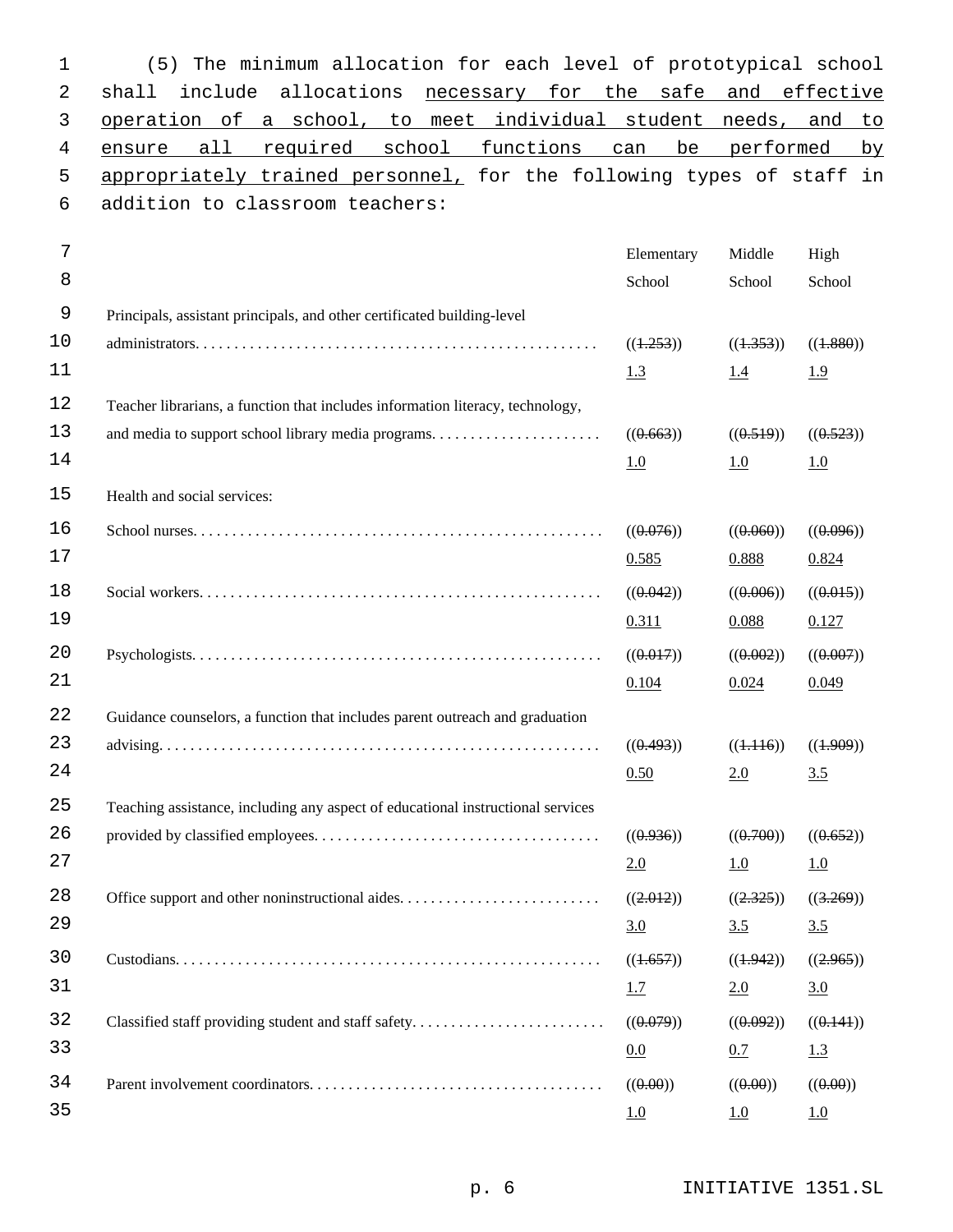(6)(a) The minimum staffing allocation for each school district to provide district-wide support services shall be allocated per one thousand annual average full-time equivalent students in grades K-12 4 as follows:

| - 5 | Staff per 1,000                                                    |
|-----|--------------------------------------------------------------------|
|     | K-12 students                                                      |
|     |                                                                    |
|     | 8 Facilities, maintenance, and grounds. (( <del>1.813</del> )) 4.0 |
|     | 9 Warehouse, laborers, and mechanics. $(0.332)$ ) 1.9              |

 (b) The minimum allocation of staff units for each school district to support certificated and classified staffing of central administration shall be 5.30 percent of the staff units generated under subsections (4)(a) and (b) and (5) of this section and (a) of 14 this subsection.

 (7) The distribution formula shall include staffing allocations to school districts for career and technical education and skill center administrative and other school-level certificated staff, as 18 specified in the omnibus appropriations act.

 (8)(a) Except as provided in (b) of this subsection, the minimum allocation for each school district shall include allocations per annual average full-time equivalent student for the following materials, supplies, and operating costs, to be adjusted for 23 inflation from the 2008-09 school year:

| 24 | Per annual average                                                                                                                                 |
|----|----------------------------------------------------------------------------------------------------------------------------------------------------|
| 25 | full-time equivalent student                                                                                                                       |
| 26 | in grades K-12                                                                                                                                     |
| 27 | \$54.43<br>$Technology.$                                                                                                                           |
| 28 |                                                                                                                                                    |
| 29 |                                                                                                                                                    |
| 30 | Other supplies and library materials. \$124.07                                                                                                     |
| 31 | Instructional professional development for certified and                                                                                           |
| 32 |                                                                                                                                                    |
| 33 |                                                                                                                                                    |
| 34 | Security and central office. \$50.76                                                                                                               |
|    | $\overline{a}$ , the contract of $\overline{a}$ , the contract of $\overline{a}$ , the contract of $\overline{a}$ , the contract of $\overline{a}$ |

 (b) During the 2011-2013 biennium, the minimum allocation for maintenance, supplies, and operating costs shall be increased as specified in the omnibus appropriations act. The following allocations, adjusted for inflation from the 2007-08 school year, are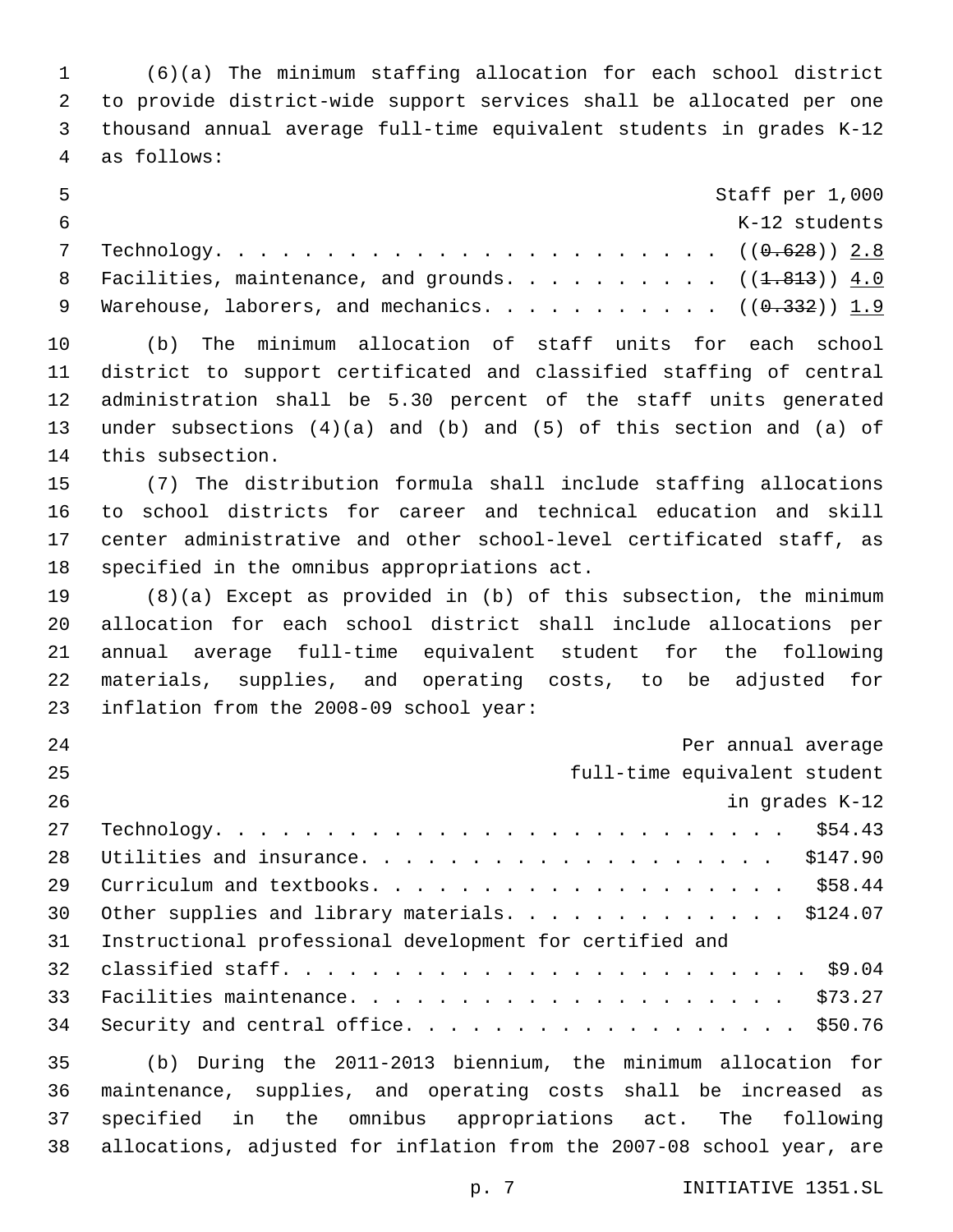provided in the 2015-16 school year, after which the allocations shall be adjusted annually for inflation as specified in the omnibus 3 appropriations act:

| $\overline{4}$ | Per annual average                                                     |
|----------------|------------------------------------------------------------------------|
| 5              | full-time equivalent student                                           |
| $6\,$          | in grades K-12                                                         |
| 7              | \$113.80                                                               |
| 8              | \$309.21                                                               |
| 9              | \$122.17                                                               |
| 10             | Other supplies and library materials.<br>\$259.39                      |
| 11             | Instructional professional development for certificated and            |
| 12             | \$18.89                                                                |
| 13             | \$153.18                                                               |
| 14             | \$106.12                                                               |
| 15             | (9) In addition to the amounts provided in subsection (8) of this      |
| 16             | section, the omnibus appropriations act shall provide an amount based  |
| 17             | on full-time equivalent student enrollment in each of the following:   |
| 18             | Exploratory career and technical education courses<br>(a)<br>for       |
| 19             | students in grades seven through twelve;                               |
| 20             | Laboratory science courses for students<br>(b)<br>grades<br>nine<br>in |
| 21             | through twelve;                                                        |
| 22             | Preparatory career and technical education courses<br>for<br>(c)       |
| 23             | students in grades nine through twelve offered in a high school; and   |
| 24             | Preparatory career and technical education courses<br>(d)<br>for       |
| 25             | students in grades eleven and twelve offered through a skill center.   |
| 26             | In addition to the allocations otherwise provided under this<br>(10)   |
| 27             | section, amounts shall be provided to support the following programs   |
| 28             | and services:                                                          |
| 29             | To provide supplemental instruction and services<br>(a)<br>for         |
| 30             | underachieving students through the learning assistance program under  |
| 31             | RCW 28A.165.005 through 28A.165.065, allocations shall be based on     |
| 32             | the district percentage of students in grades K-12 who were eligible   |
| 33             | for free or reduced-price meals in the prior school year. The minimum  |
| 34             | allocation for the program shall provide for each level of             |
| 35             | prototypical school resources to provide, on a statewide average,      |
| 36             | 1.5156 hours per week in extra instruction with a class size of        |
| 37             | fifteen learning assistance program students per teacher.              |
|                | 38 (b) To provide supplemental instruction and services for students   |

 (b) To provide supplemental instruction and services for students whose primary language is other than English, allocations shall be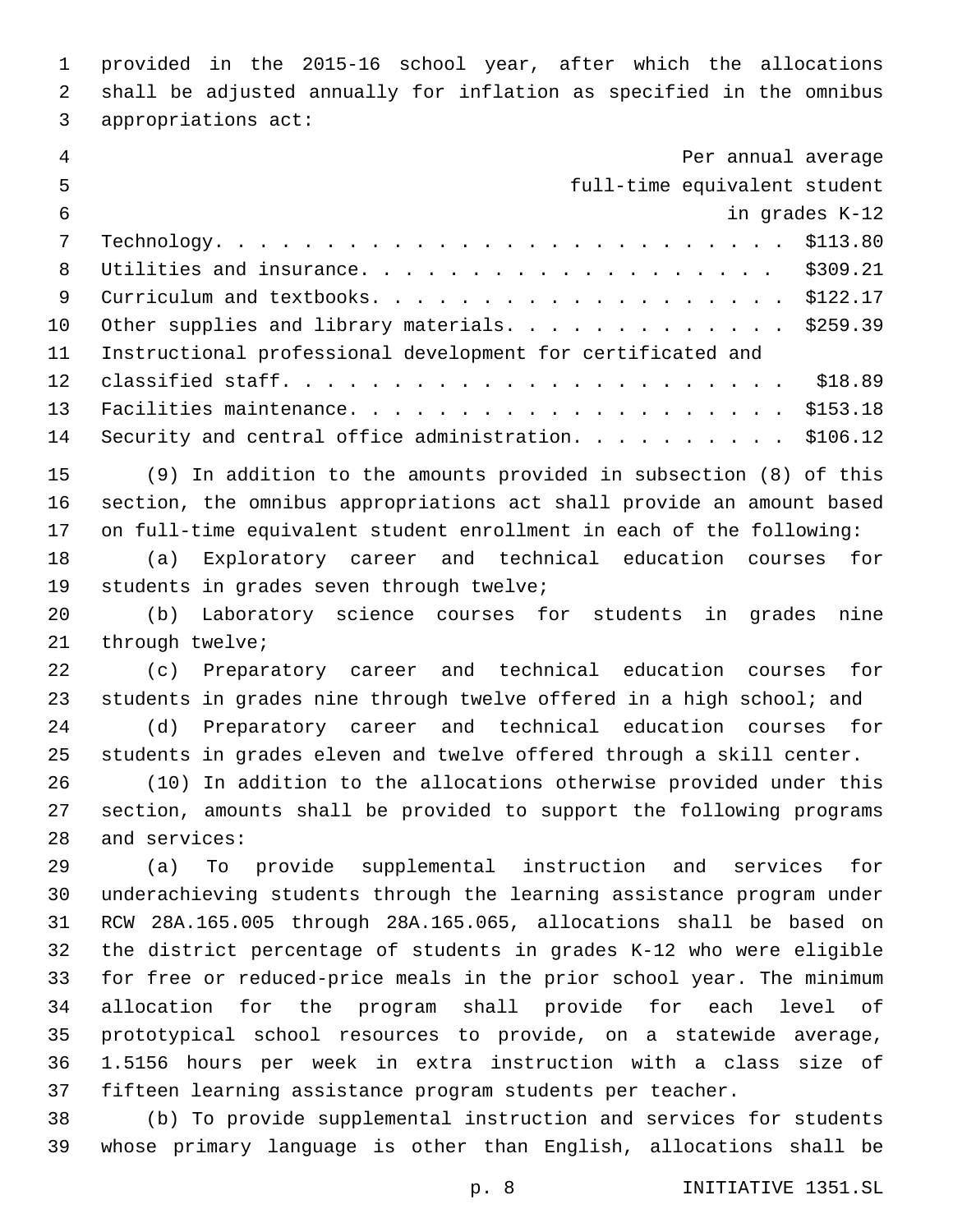based on the head count number of students in each school who are eligible for and enrolled in the transitional bilingual instruction program under RCW 28A.180.010 through 28A.180.080. The minimum allocation for each level of prototypical school shall provide resources to provide, on a statewide average, 4.7780 hours per week in extra instruction with fifteen transitional bilingual instruction program students per teacher. Notwithstanding other provisions of this subsection (10), the actual per-student allocation may be scaled to provide a larger allocation for students needing more intensive intervention and a commensurate reduced allocation for students needing less intensive intervention, as detailed in the omnibus 12 appropriations act.

 (c) To provide additional allocations to support programs for highly capable students under RCW 28A.185.010 through 28A.185.030, allocations shall be based on two and three hundred fourteen one- thousandths percent of each school district's full-time equivalent basic education enrollment. The minimum allocation for the programs shall provide resources to provide, on a statewide average, 2.1590 hours per week in extra instruction with fifteen highly capable 20 program students per teacher.

 $(11)$  The allocations under subsections  $(4)(a)$  and  $(b)$ ,  $(5)$ ,  $(6)$ , and (8) of this section shall be enhanced as provided under RCW 28A.150.390 on an excess cost basis to provide supplemental instructional resources for students with disabilities.

 (12)(a) For the purposes of allocations for prototypical high schools and middle schools under subsections (4) and (10) of this section that are based on the percent of students in the school who are eligible for free and reduced-price meals, the actual percent of such students in a school shall be adjusted by a factor identified in the omnibus appropriations act to reflect underreporting of free and reduced-price meal eligibility among middle and high school students.

 (b) Allocations or enhancements provided under subsections (4), (7), and (9) of this section for exploratory and preparatory career and technical education courses shall be provided only for courses approved by the office of the superintendent of public instruction under chapter 28A.700 RCW.36

 (13)(a) This formula for distribution of basic education funds shall be reviewed biennially by the superintendent and governor. The recommended formula shall be subject to approval, amendment or 40 rejection by the legislature.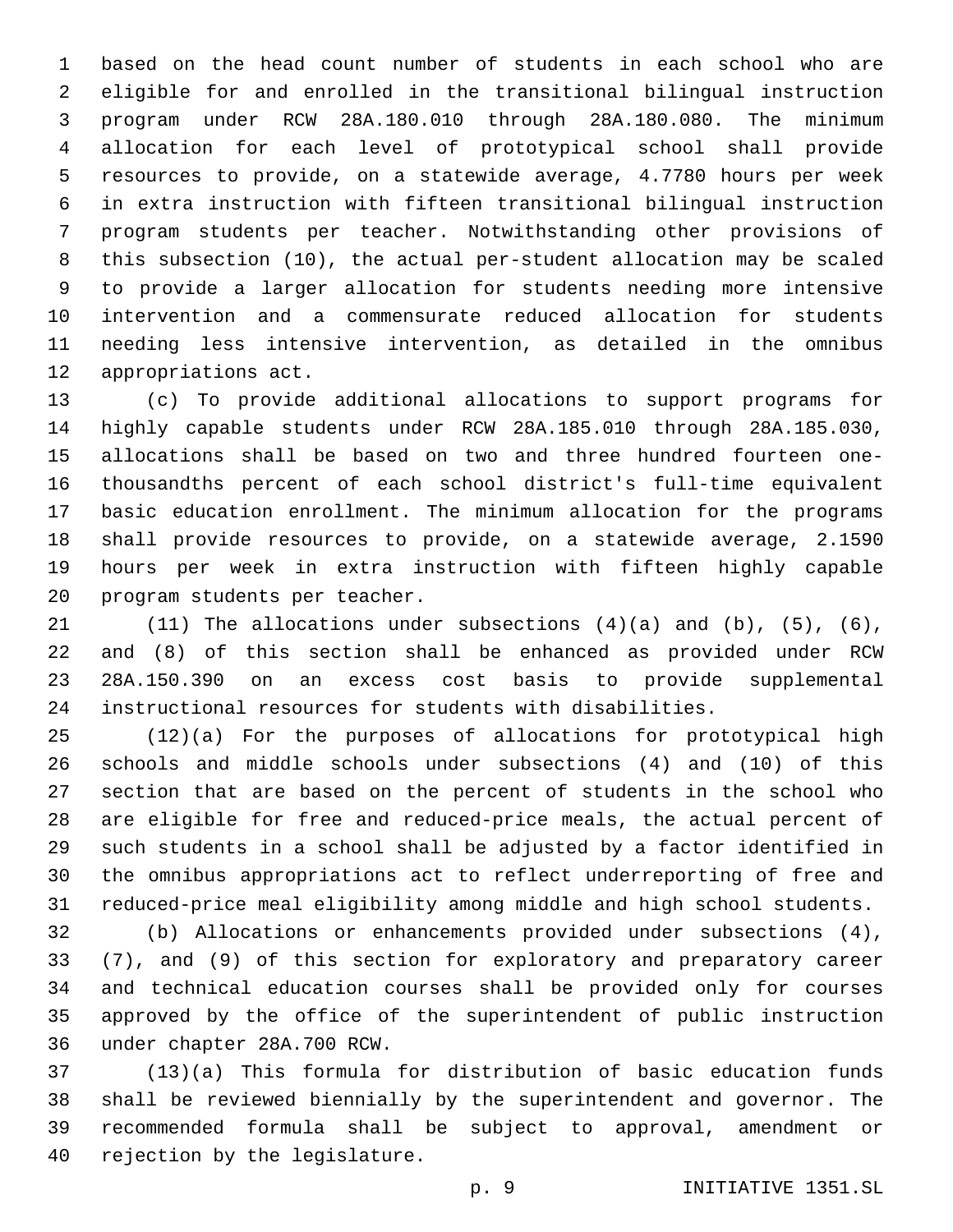(b) In the event the legislature rejects the distribution formula recommended by the governor, without adopting a new distribution formula, the distribution formula for the previous school year shall 4 remain in effect.

 (c) The enrollment of any district shall be the annual average number of full-time equivalent students and part-time students as provided in RCW 28A.150.350, enrolled on the first school day of each month, including students who are in attendance pursuant to RCW 28A.335.160 and 28A.225.250 who do not reside within the servicing school district. The definition of full-time equivalent student shall be determined by rules of the superintendent of public instruction and shall be included as part of the superintendent's biennial budget request. The definition shall be based on the minimum instructional hour offerings required under RCW 28A.150.220. Any revision of the present definition shall not take effect until approved by the house ways and means committee and the senate ways and means committee.

 (d) The office of financial management shall make a monthly review of the superintendent's reported full-time equivalent students in the common schools in conjunction with RCW 43.62.050.

 NEW SECTION. **Sec. 3.** A new section is added to chapter 28A.150 21 RCW to read as follows:

 In order to make measurable progress toward implementing the provisions of section 2, chapter ..., Laws of 2015 (section 2 of this act) by September 1, 2017, the legislature shall increase state funding allocations under RCW 28A.150.260 according to the following 26 schedule:

 (1) For the 2015-2017 biennium, funding allocations shall be no less than fifty percent of the difference between the funding necessary to support the numerical values under RCW 28A.150.260 as of September 1, 2013, and the funding necessary to support the numerical values under section 2, chapter ..., Laws of 2015 (section 2 of this act), with priority for additional funding provided during this biennium for the highest poverty schools and school districts;

 (2) By the end of the 2017-2019 biennium and thereafter, funding allocations shall be no less than the funding necessary to support the numerical values under section 2, chapter ..., Laws of 2015 37 (section 2 of this act).